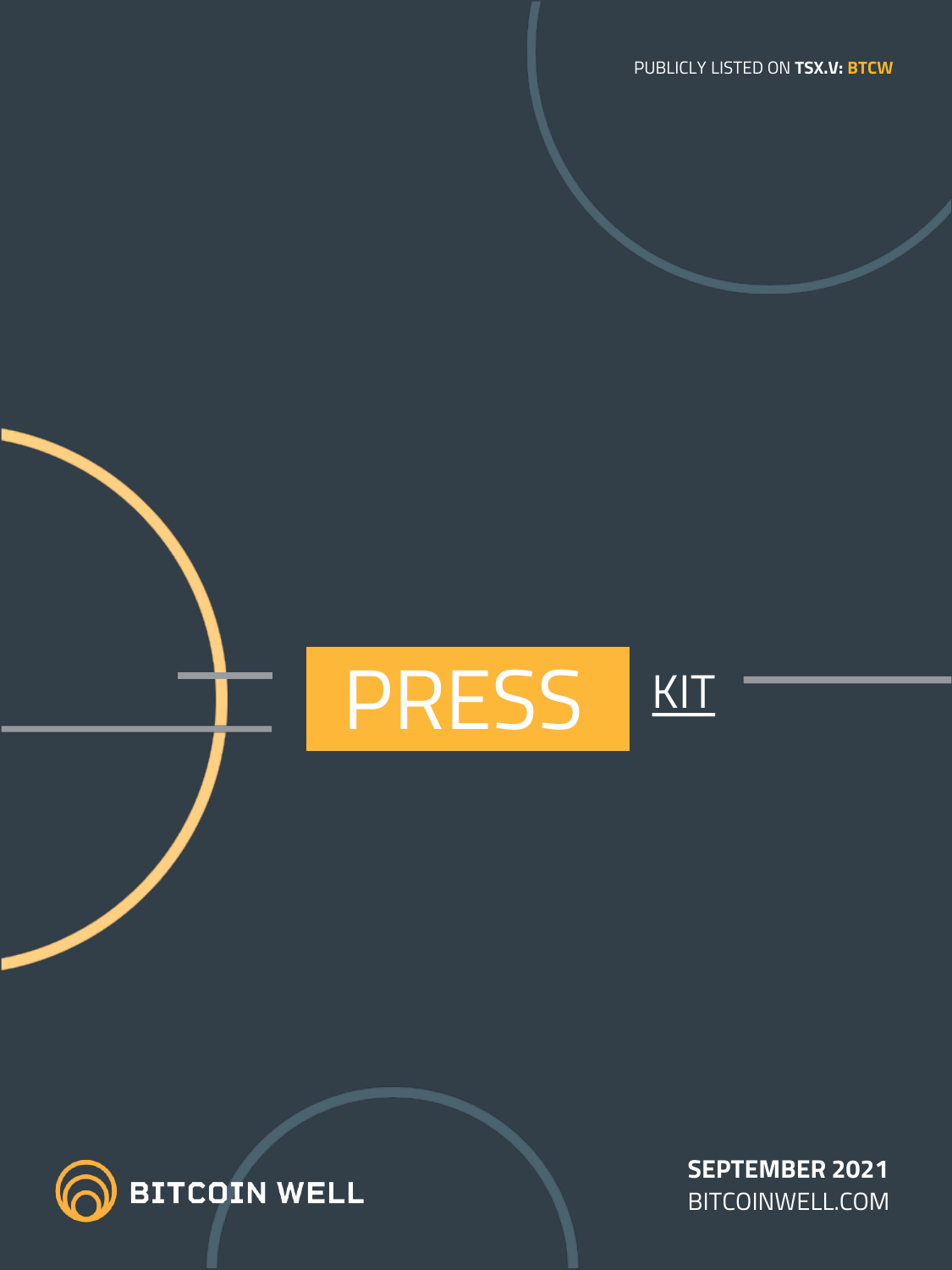## BACKGROUNDER

## **OVERVIEW**

Bitcoin Well offers convenient, secure and reliable ways to buy and sell bitcoin through a trusted Bitcoin ATM network and suite of web-based transaction services. The Company generates revenue and is the first publicly traded Bitcoin ATM company in the world<sup>2</sup>, with an enterprising consolidation strategy to deliver accretive and costeffective expansion in North America and globally. Bitcoin Well brings deep operational capabilities that span the entire value chain, along with access to proprietary, cutting-edge software development that supports further expansion.

## **HIGHLIGHTS**

- Trusted Bitcoin ATM network and web-based transaction services with a focus on improvement, supported by proprietary, industry-leading software.
- Non-custodial business model, reducing risk and improving security to buyers, sellers and shareholders.
- Existing infrastructure, robust working capital and positive cash flow can support significant and rapid scale without significant capital outlays.
- Executing an enterprising consolidation strategy to deliver accretive, cost-effective and continued profitable expansion.
- Enabling investors to capitalize on the benefits of bitcoin without direct exposure to currency volatility risk.



## **UNIQUE**

#### **Positive Revenue and Margins**

- Revenue generations driven by transactions supports continued expansion and Ghostlab software development<sup>1</sup>
- 5% -18% gross profit margins *(based on 2020 and 2021 results)*

#### **Trusted**

- Fastest and safest way to buy and sell bitcoin
- Longest-serving, founder-operated bitcoin ATM company in Canada<sup>2</sup>

#### **High-Growth**

- Organic expansion + acquisitions
- Fragmented market is ripe for consolidation

#### **Market-Leading**

- Non-custodial model
- Proprietary software development through Ghostlab<sup>1</sup>
- Maximize revenue per machine driving robust returns



*<sup>1</sup>The acquisition of Ghostlab by Bitcoin Well closed on September 13, 2021. <sup>2</sup>Based on management's assessment of public data.*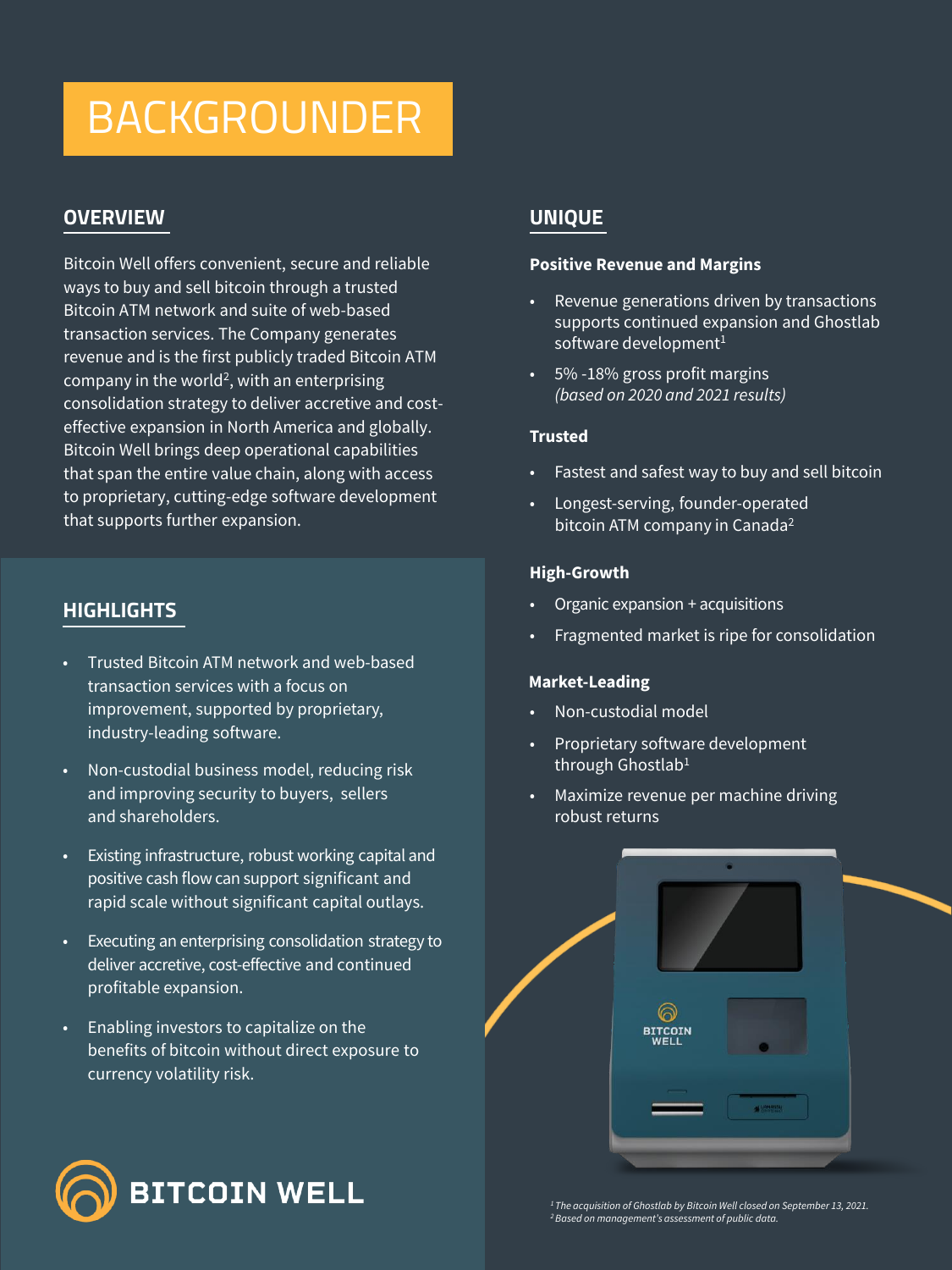



## **WHAT IS BITCOIN WELL'S CORE BUSINESS?**

Bitcoin Well provides the fastest and safest ways to buy and sell bitcoin through a trusted bitcoin ATM network and web-based transaction services.We generate revenue and are poised for significant future growth through our enterprising consolidation strategy to deliver accretive and cost-effective expansion in North America and globally.

## **2**

**3**

**1**

## **HOW DOES BITCOIN WELL MAKE MONEY?**

We use a tiered commission structure ranging from 0% to 18% of the transaction size depending on volume and method of payment. We also, in some cases, charge a fixed fee.

## **HOW DOES BITCOIN WELL DIFFER FROM EXCHANGES LIKE COINBASE?**

Not only are we the world's first publicly-traded Bitcoin ATM company and Canada's longest-serving, founderoperated bitcoin ATM company 1 , but we also have:

- A non-custodial transaction model, offering reduced risk for buyers, sellers and corporate stakeholders;
- Industry-leading transaction security (fraud protection);
- A team who brings deep operational capabilities spanning the entire value chain, with a proven track record of acquisitions and scalability;
- A suite of diversifiedtransaction services;and
- Secured valuable relationships with key vendors who are transacting in bitcoin and other cryptocurrencies.

### **HOW COMMON IS THE USE OF BITCOIN AND OTHER CRYPTOCURRENCIES? 4**

"There's no question the pandemic has had many consequences. One of those is it's accelerating the digital economy, and in that context a digital currency – the case for a digital currency becomes more compelling."

*- Tiff Macklem, Governor, Bank of Canada GlobalNews.ca;April 21, 2021*

BitcoinWell's business model is centered around creating value through facilitating transactions in bitcoin and other cryptocurrency – whether through an ATM, online, wallet usage or supplying merchant payment solutions. As awareness, adoption and usage continues to expand globally, so do the opportunities for Bitcoin Well.

#### **WHERE IS BITCOIN WELL LOCATED? 5**

Our corporate headquarters is located at: **10142 82 AvenueNW** Edmonton, AB T6E 1Z4 Canada

#### **IS BITCOIN WELL A PUBLICLY TRADED COMPANY? 6**

Yes - Bitcoin Well's shares are traded on the TSX Venture Exchange (TSXV) under the ticker symbol "BTCW".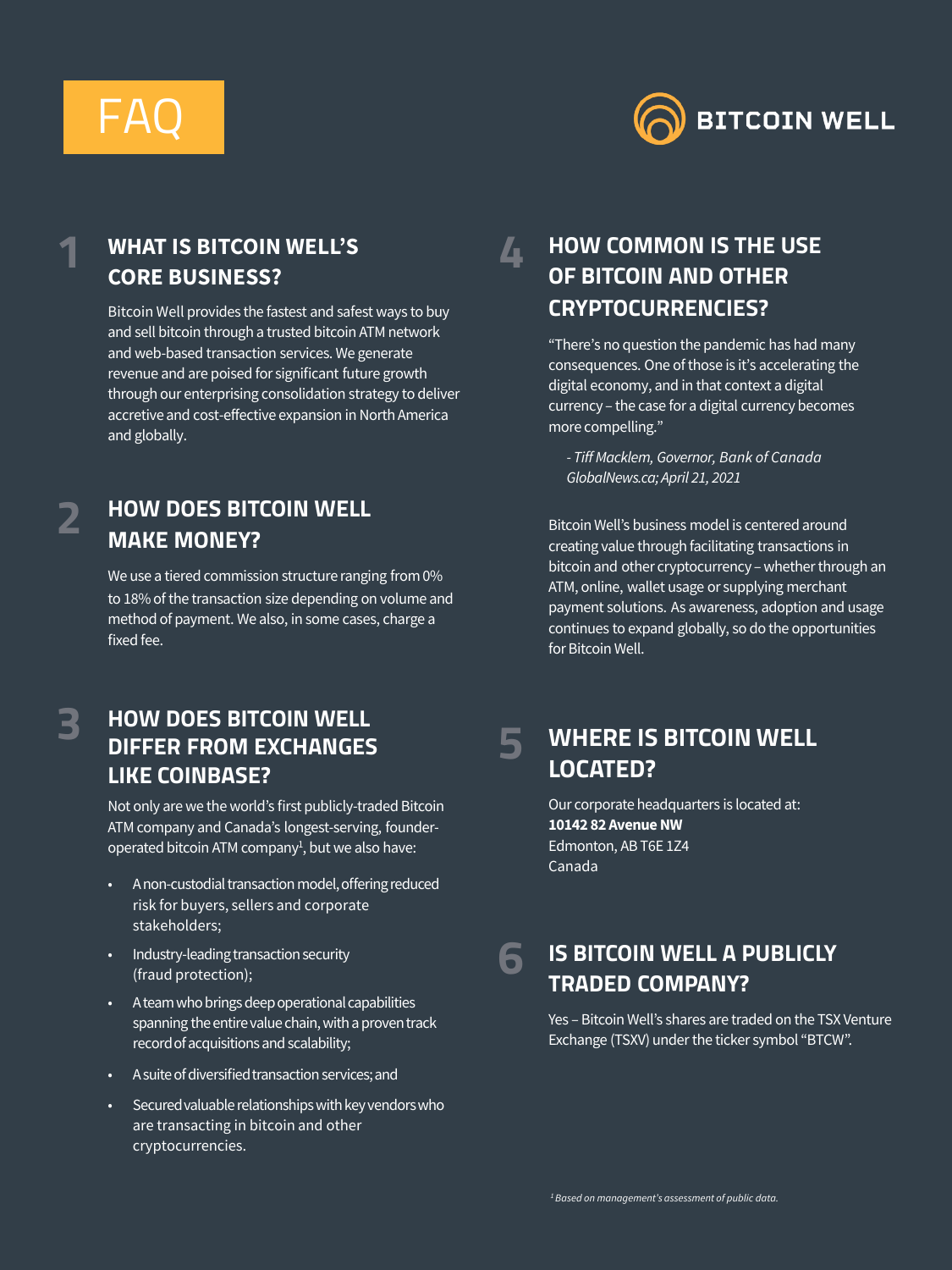## FAQ



## **WHERE CAN I BUY BITCOIN WELL SHARES?**

Shares must be purchased through a registered broker/dealer. You need to contact a brokerto obtain information and instructions on how to purchase shares.

## **8**

**9**

**7**

## **WHEN WAS BITCOIN WELL FORMED?**

We were established by Adam O'Brien, Bitcoin Well's current President & CEO, in 2013 and have realized tremendous growth since then.

## **HOW LONG DOES IT TAKE TO GET MY BITCOIN?**

Time between depositing funds into our ATM and bitcoin delivery to the customer's wallet is anywhere from 8 seconds to 20 minutes. Bitcoin Well uses transaction batching, however, customers can pay for their individual transaction if they want bitcoin delivered faster.

#### **WHY IS IT SAFE TO BUY BITCOIN WITH BITCOIN WELL? 10**

- We never hold client funds on their behalf in a transaction.
- Longest-serving founder-operated Bitcoin ATM company in Canada.
- Superior security practices and policies to eliminate the potential for fraud wherever possible.

#### **HOW DO I CONTACT BITCOIN WELL FOR MEDIA RELATED QUESTIONS? 11**

### **Karen Smola**

Director of Marketing **Tel:** 587-735-1570 [k.smola@bitcoinwell.com](mailto:k.smola@bitcoinwell.com)

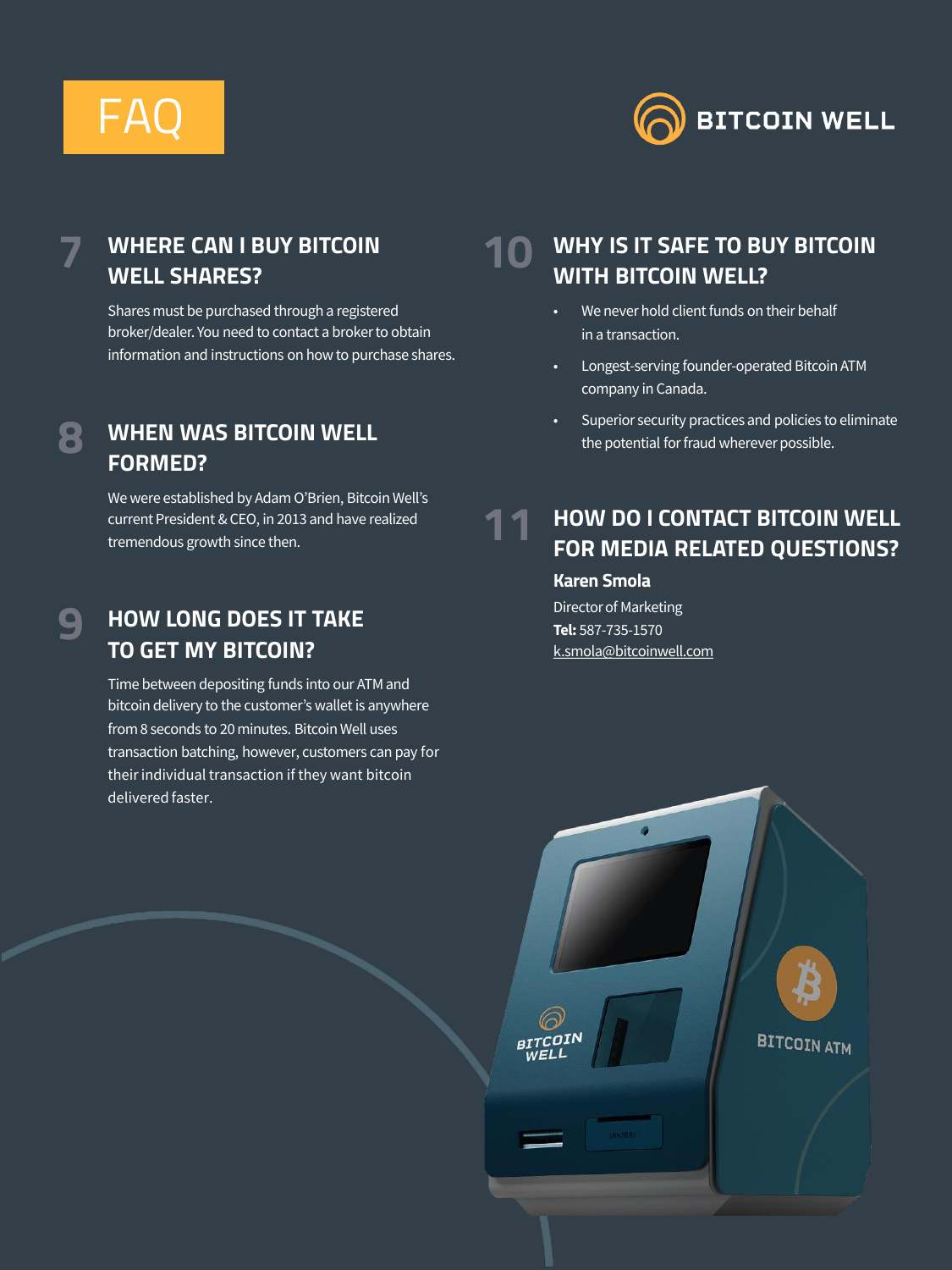

*Providing the fastest and safest way to buy and sell bitcoin.*

#### PUBLICLY LISTED ON **TSX.V: BTCW**

IR@BITCOINWELL.COM | BITCOINWELL.COM

### BACKGROUND

Bitcoin Well (the "Company") offers convenient, secure and reliable ways to buy and sell bitcoin through a trusted Bitcoin ATM network and suite of web-based transaction services. The Company generates revenue and based on management's assessment of publicly-available data, is the first publicly traded Bitcoin ATM company in the world, with an enterprising consolidation strategy to deliver accretive and cost-effective expansion in North America and globally.





## FINANCIAL HIGHLIGHTS



**ATM COUNT<sup>2</sup>** (Total ATM Deployment)



## GROWTH STRATEGY

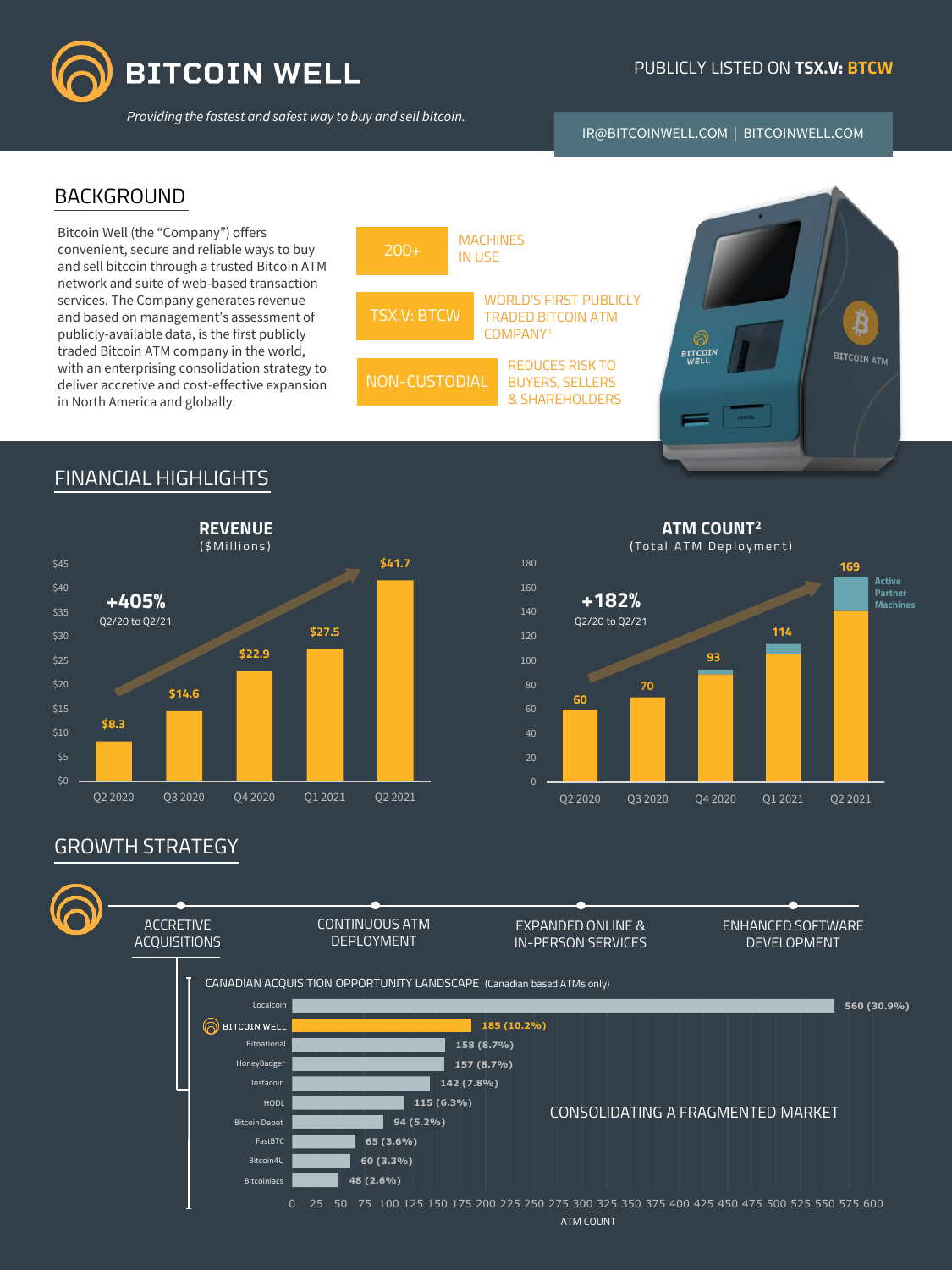## THE BITCOIN WELL OPPORTUNITY

## $\overline{\cdot \cdot \cdot}$

#### **POSTITIVE REVENUE & MARGINS**

- 5% 18% average gross profit margins
- Revenue generation driven by transactions supports continued expansion and Ghostlab software development<sup>3</sup>

- Fastest and safest way to buy and sell bitcoin
- Longest-serving, founder operated Bitcoin ATM company in Canada



- Growing through organic expansion + acquisitions
- Fragmented market is ripe for consolidation

- Non-custodial model
- Ghostlab brings proprietary software development<sup>3</sup>
- Maximize revenue per machine, driving robust returns

## CORPORATE & INDUSTRY HISTORY



**Luke Thibodeau** *CPA, CAMS* Interim CFO

**Dave Bradley** Chief Revenue Officer Accelerate Fintech

**Eric Sauze** *CFA, CA* JAG Flocomponents

**Carman McNary** *Q.C., ICD.D., LLD (Hon)*  Counsel, Dentons

**Michèle McCarthy** *LLM, ICD.D* Independent Review Inc.

**Adam O'Brien** Founder & CEO

**Dave Bradley** Chief Revenue Office EDMONTON + CALGARY 1.888.711.3866

IR@BITCOINWELL.COM

*<sup>1</sup>Based on management's assessment of publicly-available data.*

<sup>2</sup> ATM count includes both Canada and UK based machines, including active partner machines, as at the end of each respective quarter.<br><sup>3</sup> The acquisition of Ghostlab by Bitcoin Well closed on September 13, 2021.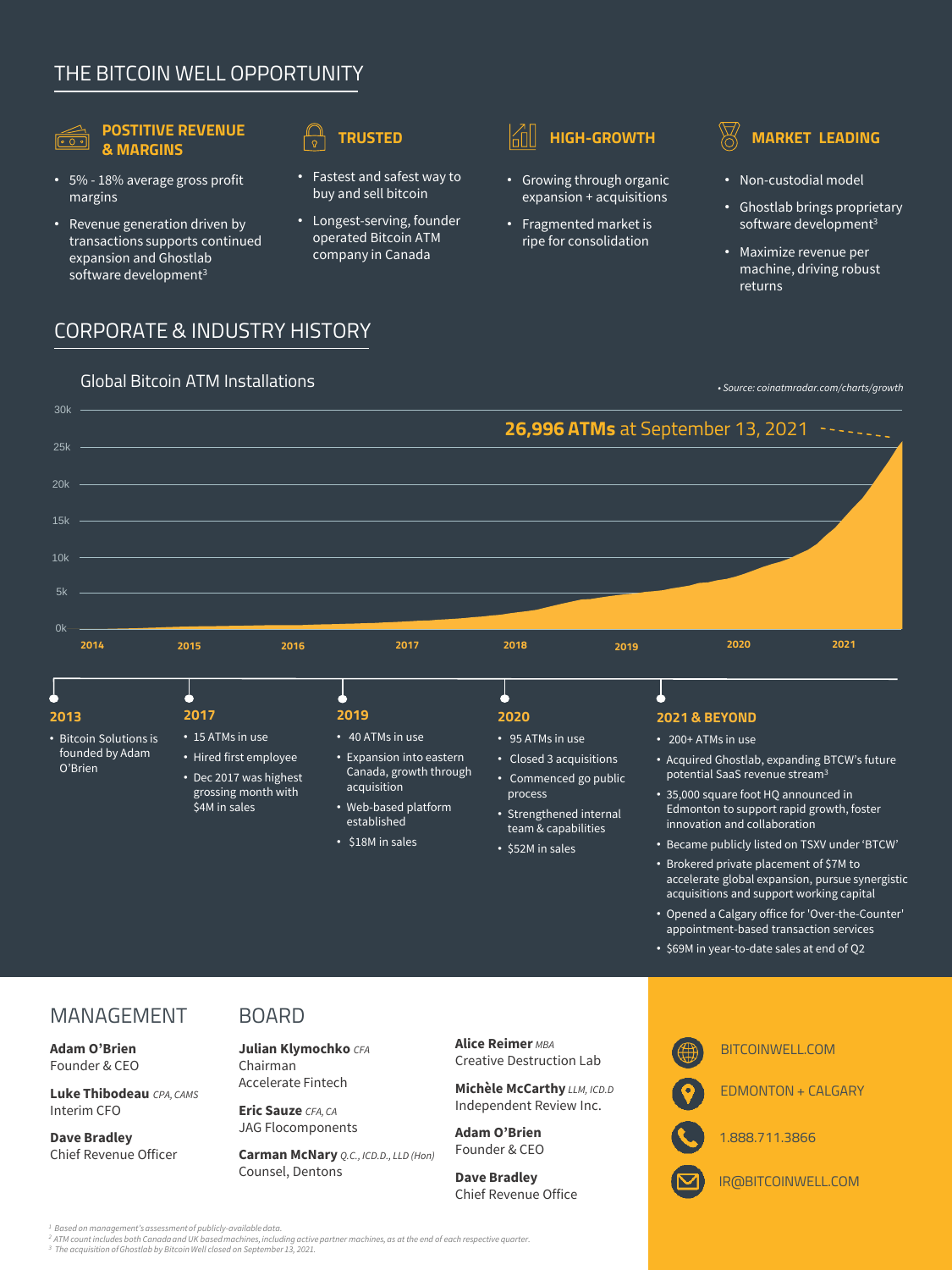

## **LEADERSHIP TEAM**



**ADAM O'BRIEN** FOUNDER & CHIEF EXECUTIVE OFFICER

Adam is an established leader in the field of cryptocurrency with a passion for teaching about the benefits of bitcoin.



**LUKE THIBODEAU***, CPA, CAMS* INTERIM CHIEF FINANCIAL OFFICER

Established accounting professional with unique finance background, and hands-on support taking Bitcoin Well public



**DAVE BRADLEY** CHIEF REVENUE OFFICER

Dave has a long history of executive leadership and founding of several blockchain and bitcoin-based organizations.

## BOARD **OF DIRECTORS**



**JULIAN KLYMOCHKO** *CFA* - CHAIRMAN ACCELERATE FINTECH



**MICHÈLE MCCARTHY** *LLM, ICD.D* INDEPENDENT REVIEW INC.



**CARMAN MCNARY** Q*.C., ICD.D., LLD (HON)* COUNSEL, DENTONS



**ERIC SAUZE** *CFA, CA* JAG FLOCOMPONENTS



**ALICE REIMER** *MBA* FILLIP / CREATIVE DESTRUCTION LAB



**DAVE BRADLEY** BITCOIN WELL



**ADAM O'BRIEN** BITCOIN WELL